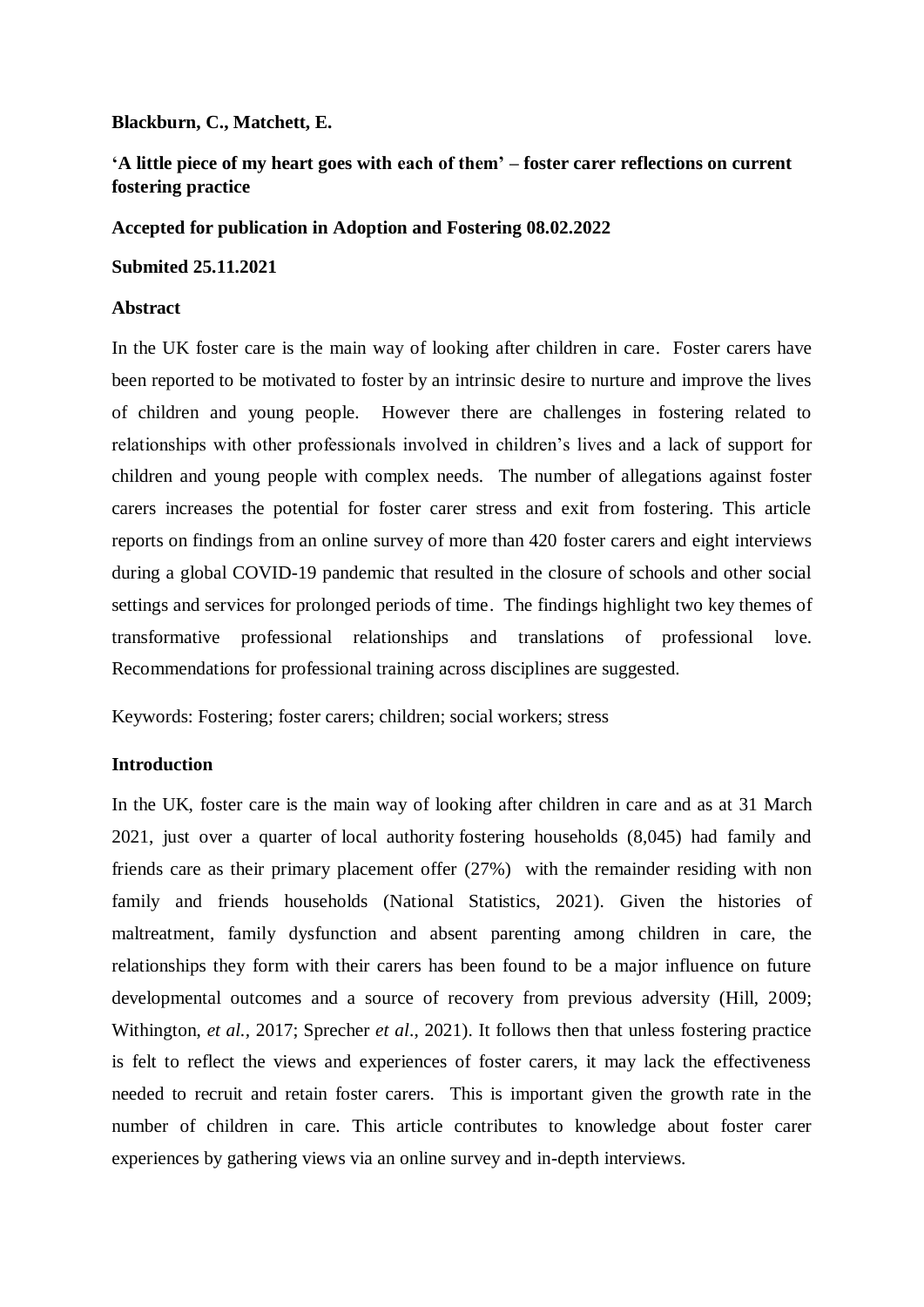#### **Motivation to foster**

Although individual motivation to foster may be complex and based on many factors, two main forms of motivation have been reported: intrinsic and extrinsic (Rodgers *et al*, 2006). In relation to fostering, intrinsic motivators may include: a sense of altruism or religious affiliations, foster carers' desire to have a child of their own to raise and love, a desire to prevent harm, to provide company for an only child or to fill a void created by an 'empty nest' (Rodgers *et al*, 2006). Key motivating factors can be meeting or knowing other foster carers as a child or adult or, less often, contact with a fostered child or young person (Sebba, 2012). Additionally, many kinship carers experience a sense of obligation but may also be motivated by personal life experiences and prior professional experiences (Blackburn, 2015).

From a survey of 539 foster carers Denby *et al* (1999) found that whilst intrinsic motivators are central to the initial decision to foster, extrinsic motivators are a crucial factor in the retention of carers. Levels of financial compensation, clarity of expectations and a sense of being valued by key professionals are important factors (Randle *et al*, 2016; Rodger, 2006). The ability to continue fostering also relies largely on social and professional relationships (Narey and Owers, 2018; Denby *et al,* 1999). Effective communication with agency workers and other foster parents can support carers to remain in their role and ineffective communication with others can leads to challenges.

## **Challenges in fostering**

### *Communication, relationships with and support from other agencies*

As mentioned above, a challenge reported by foster carers in their fostering role relates to communication and relationships with Local Authorities, Independent Fostering Associations and social workers as well as the communication between professionals within these organisations (Blackburn, 2015; 2016). This is not surprising given findings from Narey and Owers (2018: 4) who interviewed 100 children living in foster care and noted inconsistent relationships with social workers. Whilst some children spoke highly of their social worker, others described feeling 'invisible'. A common concern amongst the children interviewed and their carers was the frequent changes in social workers which might contribute to challenges reported above by foster carers.

#### *Challenging behaviour*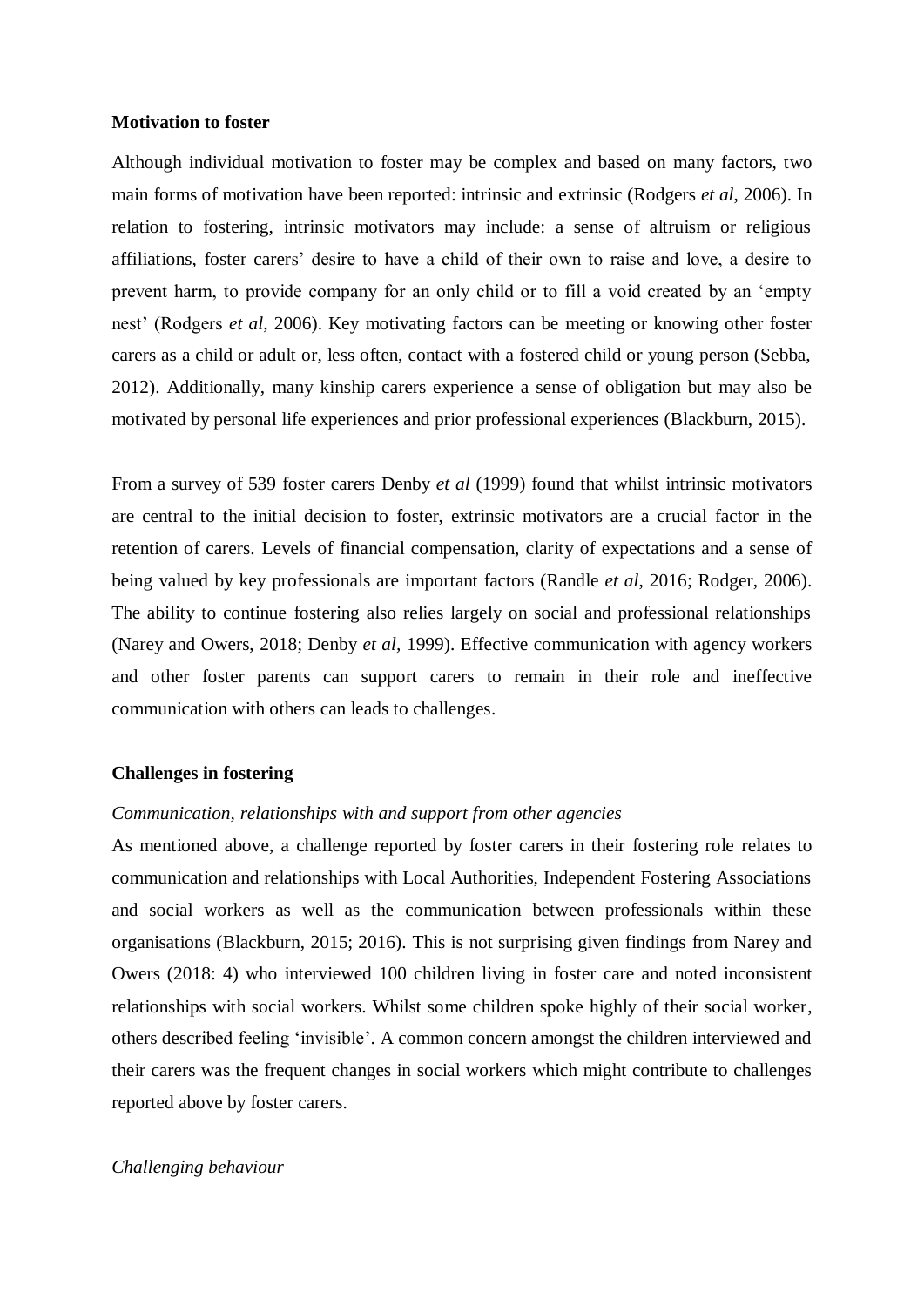A further challenge reported for foster carers is perceived challenging behaviour from children. Before entering the care system, many children experience several layers of disadvantage with around 63% of those entering care experiencing neglect or abuse (DfE, 2019). Abuse and/or neglect can leave a child susceptible to difficulties in regulating emotions and forming relationships and cognitive and physical developmental delays (Cecil *et al*, 2017; Dubois-Comtoisa, *et al* 2016). In turn, these difficulties and delays can result in higher levels of emotional and behavioural problems than children of the same age who have not experienced maltreatment. A study by Murray *et al* of 17 foster carers in New Zealand found that participants reported high levels of stress and that supporting children's mental health difficulties resulted in a "high burden of care" (2011:15) which is exacerbated by a lack of appropriate training. Foster children's behavioural difficulties can increase the risk of placement disruption and present a significant challenge to foster carer wellbeing (Octoman *et al*, 2014; Leathers, 2006). However, Leathers also highlighted a range of other contributing factors such as the children's age and/or the qualities of foster homes and explored the possibility that accounts of challenging behaviours become inflated by caseworkers and/or foster carers as they are recalled. Dubois-Comtoisa *et al* suggested that whilst the background of children entering the care system is important, the backgrounds of foster carers themselves can be of equal consequence. The authors suggest that the level of foster carer's commitment, the number of placements and the age of the child at the time of placement influence the foster child's ability to adjust to their new surroundings and subsequent behavioural issues.

Harding, Murray, Shakespeare-Finch and Frey (2018) researched placement, carer, and child characteristics related to perceived foster parent stress in a sample of 158 foster and kin carers in Queensland, Australia. Carers completed a self-report online survey that assessed parenting stress, and carer perceptions of the child in their care and the child protection system. Overall, foster carers reported high stress, with 20% in the clinical range on the Parenting Stress Index (PSI-4-SF). This stress was significantly higher for those providing care for children with carer-reported high emotional and behavioural problems. Both foster carer stress and the child's emotional and behavioural challenges were significantly related to placement factors, such as, the length of time the child had been in their current placement, and the child protection court order under which the child had been placed.

## **Support for foster carers**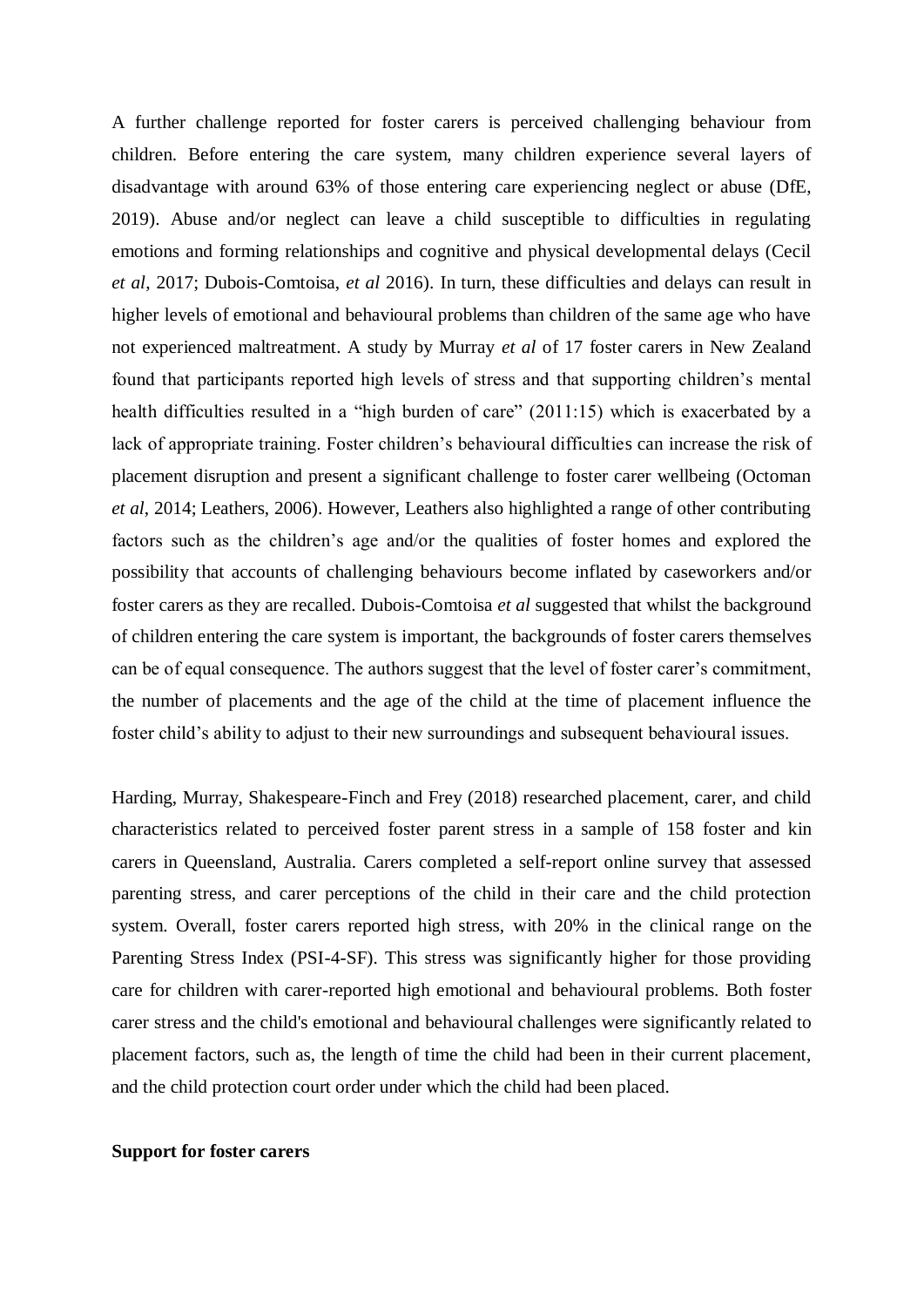The increasingly complex needs of children in care, and the impact on viability of placements has resulted in wide spread acknowledgement of the need to provide carers with a range of support services (Sellick and Thoburn, 2002; Sinclair *et al.,* 2000) including culturally sensitive and sophisticated support mechanisms (Thompson and Rickford, 2000). Alongside professional, the importance of peer support is also recognised. Carers report that support and advice from other carers is crucial – particularly during times of uncertainty. Narey and Owers highlight *The Mockingbird Family Model*. This project creates networks (or constellations) between foster homes. One foster home acts as a hub which, supported by a liaison officer, offers peer support, coaching, planned and emergency respite care, and social events for families. It is reported that this model, through increasing support and reducing isolation, is improving placement stability (Narey and Owers, 2018). A further consideration is the dual and sometimes overlapping or even conflicting roles played by foster carers. Schofield *et. al.*, (2013: 46) suggested that foster carers primarily identify as carers or as parents, but that some foster carers could move flexibly between these roles while others could not. For foster carers who could be flexible, the two roles enriched each other rather than causing stress and role conflict. This has implications for supporting professional foster carers who can also meet the parenting needs of long-term foster children.

#### **Aims and objectives**

This paper reports on selected findings of an external independent evaluation of a fostering membership service. The paper focuses on foster carers' motivation and experiences of fostering, foster carer wellbeing and relationship with other professionals.

Research questions were:

1. What are the experiences of foster carers of current fostering practice?

2. What are the factors that enable and promote foster carer motivation to remain in fostering?

## **Research methodology and methods**

Using a mixed-methods approach the study combined findings from an online survey and indepth interviews with foster carers. The survey was trialled with two foster carers before being promoted via social media and circulated via email to 18,000 foster carers who are members of a Department for Education (DfE) funded membership service. The survey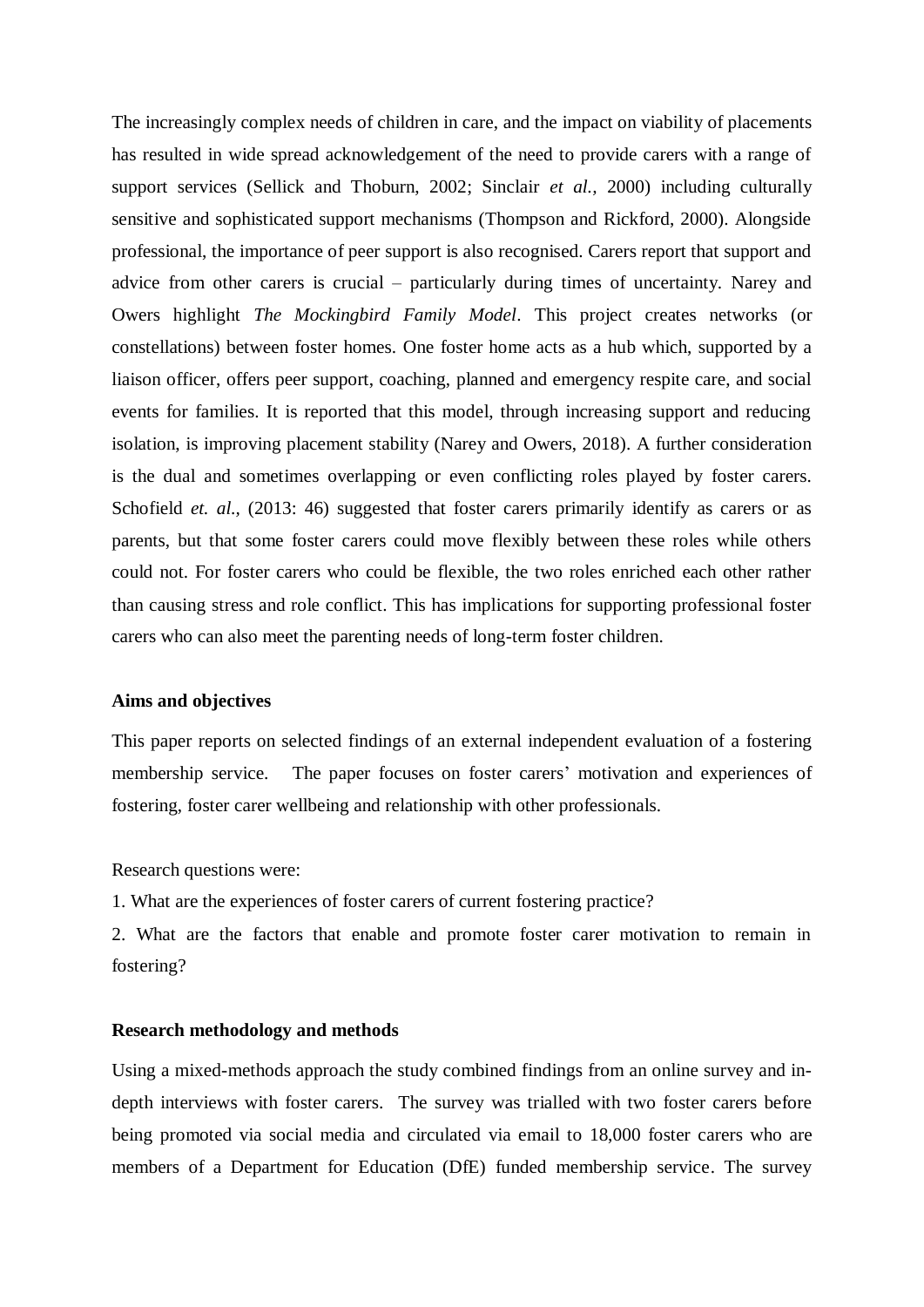comprised a combination of closed questions related to fostering experiences as well as open questions designed to elicit more information. Interviews provided the opportunity for foster carers to describe further details of fostering experiences. Eight foster carers were selected by the researchers for in-depth interview and discussion utilising an online telephone platform. The interview participants were selected from a small number of survey respondents who provided their contact details and indicated their interest in participation in an interview. Selecting participants from a socially and culturally diverse cross section was important so attention was paid to protected characteristics such as gender, age, (dis)ability and family circumstances when selecting the interview sample. Quantitative data from closed/rating survey questions is displayed as frequencies; in qualitative data, *a priori* themes was analysed to address research questions and emergent themes then identified.

## **Sampling**

Participants for interviews were selected to provide a maximal variation of foster carers including diversity of social and cultural variables. All research participants were treated equally regardless of gender, colour, ethnic or national origin, (dis)ability, socio-economic background, religious or political beliefs, trades union membership, family circumstances, sexual orientation or other irrelevant distinction.

### **Ethical considerations**

Guidelines of the British Educational Research Association (BERA, 2018) informed day-today conduct and ethical standards. Approval was sought from (Authors University ethics committee) for review of ethical issues related to the study as a whole.

Participants were briefed and provided with an information sheet explaining the nature, purpose and planned dissemination of the evaluation. Participants' right to refuse to participate or to withdraw at any stage of the project was explicitly stated and at all times respected. A guarantee of confidentiality was provided and anonymity maintained at all times. No links between participants and locations is included in outputs to further secure anonymity. Pseudonyms have replaced names and establishments.

## **Findings**

**Survey**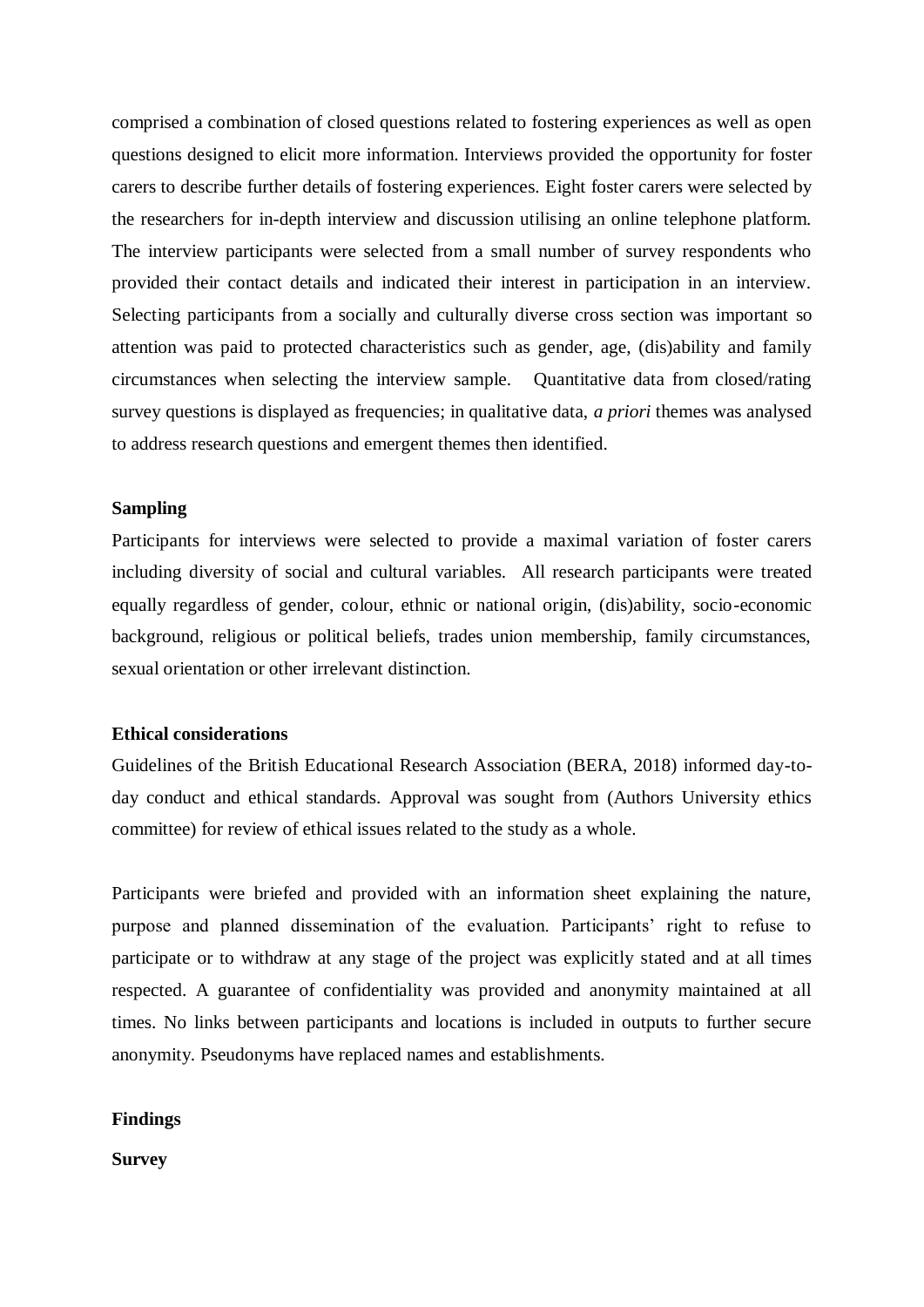422 responses were received to the online survey. It is important to note that for the survey not all respondents answered all questions. Therefore total responses for the survey findings do not always equate to 100%. In terms of demographics, the majority of respondents live in the South East (19.2%), South West (16.4%), North West (15.2%), West Midlands (14.2%) or East Midlands (11.8%). However there were respondents also from Yorkshire and Humber (7.8%), North East (7.3%), East of England (5.2%) and London (3.3%). 190 (45%) live in a town, 142 (33.6%) live in a village and the remaining 90 (21.3%) live in a city. The majority (352 or 83.4%) were female, 66 (15.6%) male, one female to male transgender and three preferred not to say.  $282 (66.8%)$  were married,  $89 (21.1%)$  single,  $41 (9.7%)$ living together, eight preferred not to say and two were in a civil partnership. 12 respondents (2.8%) were members of the member of the Lesbian, Gay, Bisexual and Transgender (LGBT) community and 18 reported having a disability. Nearly half of all respondents were aged 51- 60 and the majority (89.3% or 377 respondents) were white British.

## **Fostering experience**

Respondents had been fostering for varied lengths of time from less than a year (45 respondents) to more than 20 years (29 respondents). The highest number of respondents had been fostering for  $2 - 5$  years (99 respondents) or  $5-10$  years (97 respondents). Just over half of all respondents (255 respondents) had fostered 10 or less children, with a smaller number (83 respondents) having fostered between 10 and 20 children. Other respondents had fostered larger numbers of children. The number of children being fostered by respondents also varied greatly with the majority either fostering one child (178 respondents) or two children (121 respondents). Smaller numbers of respondents were fostering five or more (3 respondents) and 55 respondents were not fostering any children at all at the present time.

# **Views on fostering** *Motivation to foster*

The majority (345 or 81.8%) of respondents were motivated to foster by an intrinsic desire to provide a safe nurturing environment. A smaller number (roughly one third) fostered because they had available space and fewer entered fostering because it was suggested to them, they saw an advertisement for fostering or viewed it as a source of income. A minority of respondents (18) wanted to provide Kinship care, followed by having empathy for others (9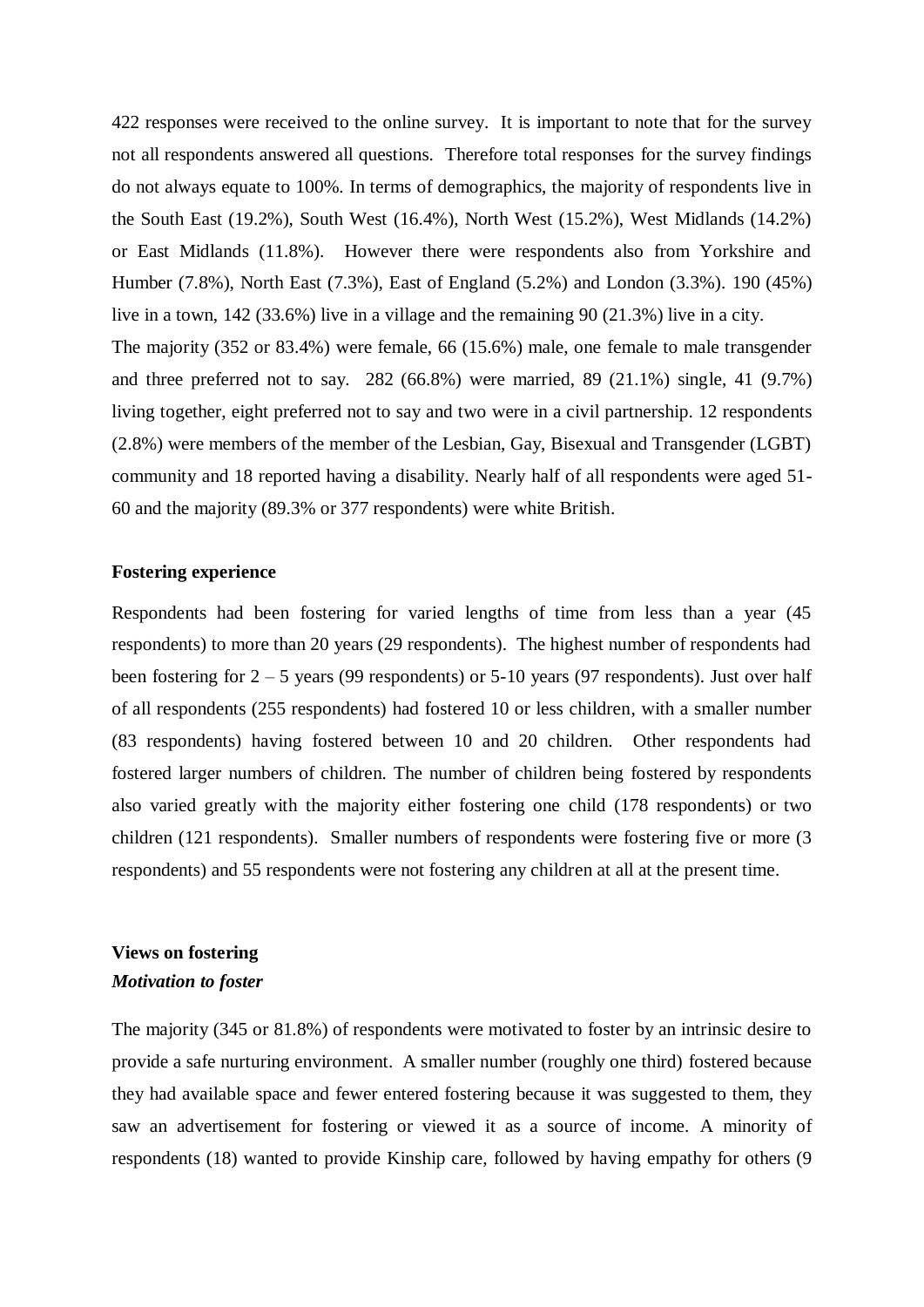respondents) and wanting to give back after having been fostered personally (8 respondents). Participants were able to select more than one response and it is clear that motivation can be multi-dimensional.

## *Enjoyable aspects of fostering*

The most enjoyable aspect of fostering reported by 94.5% of respondents (399) was providing a secure base for children followed closely by developing a positive bond with foster children (367 or 87%).

Other important aspects of fostering included the personal satisfaction from seeing foster children's growing confidence (362 or 85.8%), helping children with practical issues (302 or 71.6%), increasing their own understanding of child development (260 or 61.6%), helping children with friendships (233 (55.2%). Less significant but still important were helping children with school work (209 (49.5%), attending training (205 or 48.6%), sharing ideas with other foster carers (199 or 47.2%), working with other agencies (177 or 41.9%), relationship with birth parents (105 or 24.9%) and others. Included in the category labelled 'other other enjoyable aspects' were multiple individual comments mainly relating to enriching children's lives for example:

- Giving holidays, days out, clothes, socialising;
- Helping the child to move on to forever placements with confidence and keeping in touch to hear their progress and provide support to their birth/adoptive family;
- Just seeing the difference you can make by not giving up on someone;
- Helping children develop a strong and secure sense of self. Filling in their gaps in early development;
- Giving children a family who accepted them as they are forever;
- My daughter and I both love having more children in the house, we feel it completes our family and we love helping our foster children to feel part of our loved family;
- Taking in children that would otherwise be in a residential setting and those that have complex needs;
- Helping a child unpick and manage the trauma using therapeutic methods.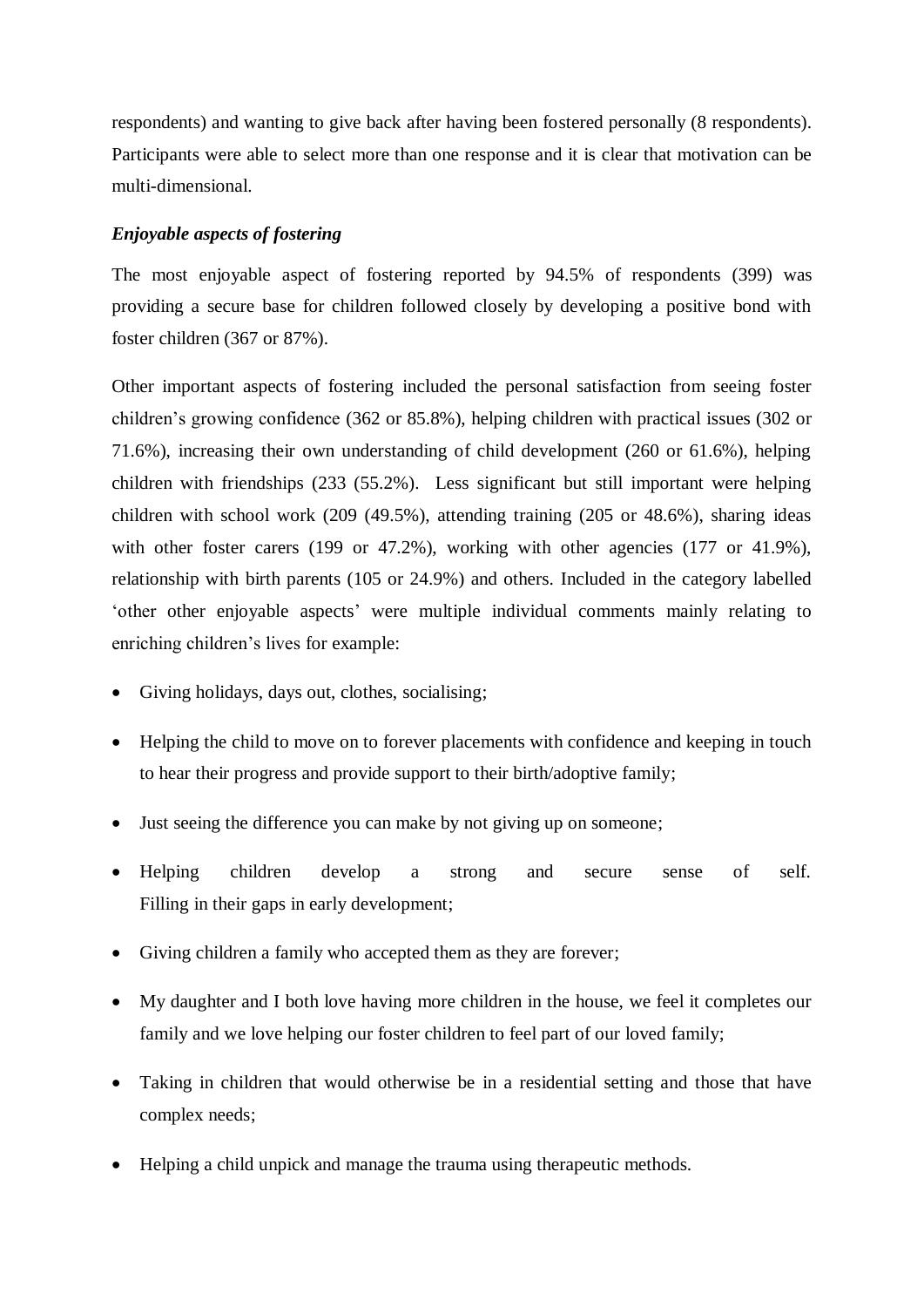However, some comments were also about families or fostering more broadly:

- Not all fostering is childcare. Its parent and child too so I enjoy helping young parents form a positive and healthy bond with their baby;
- Supporting parents to remain with their children where possible.

## **Challenges for foster carers**

Just over half of respondents indicated that children's behaviour represented the most significant challenge (225 or 53.3%) and a further third (130 or 30.8%) highlighted allegations. Nearly a third (126 or 26.9%) mentioned relationships with birth parents and a lack of support (118 or 28%) as being challenging. Other less commonly reported but no less challenging issues included funding (93 or 22%), relationship with Local Authority (82 or 19.4%), relationship with social worker (80 or 19%), other challenges (41 or 9.7%), relationship with educators (31 or 7.3%), access to training 17 or 4%), relationship with fostering agency (13 or 3.1%).

## **PLACE Figure 1: Challenges for foster carers HERE**

The challenges of relationships with services, child behaviour and relationships/bonds with children, and the impact of the COVID-19 global pandemic, were exemplified by the following comments:

We love our job...however we were with a private fostering agency and they could not provide the children that we felt we could help with best so we went to a local authority we have a lot of social worker problems as they do not remain in their posts for more than what appear to be just a few weeks or months.

Parting with them when they move on even though I know it is the right thing for them. A little piece of my heart goes with each of them.

We know the pandemic has put a strain on services and time, but we feel the expectation and demand put on us has been far beyond what was explained in our training.

## **Continuation of fostering role**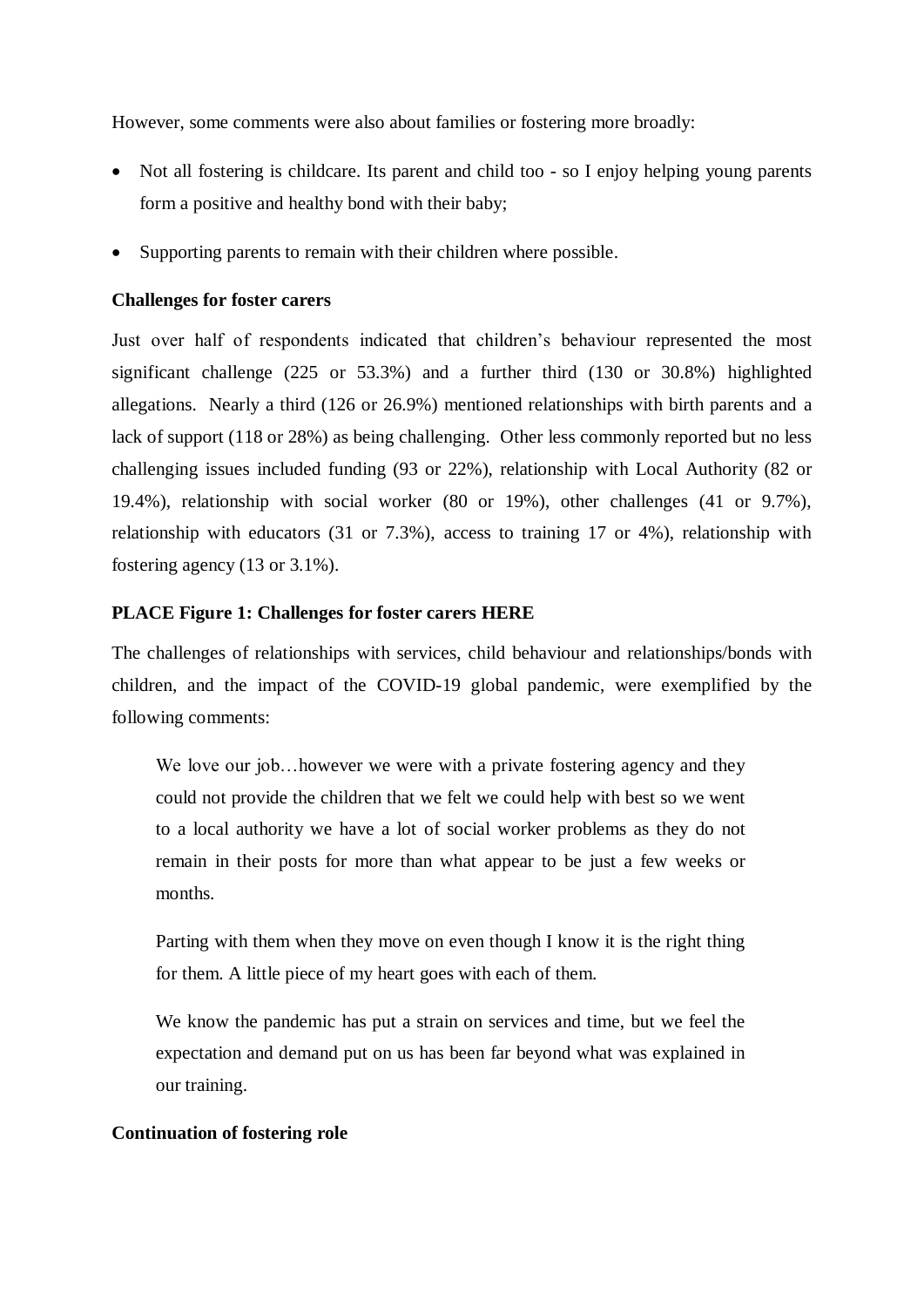176 foster carers (41.7%) had considered leaving fostering at some point in their fostering career (see Table 2). A high number of participants stated that they felt unsupported by their social workers and foster agencies. Nine participants went further than this and described their relationship with social workers and fostering agencies as 'poor'. Sentiments expressed by this participant were repeated in the other eight responses: [There was a] "lack of support, feeling that our opinion is not worth anything, a general lack of respect from other professionals."

The reported lack of support was felt most acutely during times of crisis such as when the child in their care had been violent either towards them or other family members. Allegations made against foster carers were also cited as a time when support was needed but not received. Additionally, participants noted the length of time taken to resolve allegations (approximately a year) which contributed significantly to their sense of anxiety and distress. A lack of support during difficult placements and allegations contributed to the five most frequently cited reasons for considering leaving fostering.

# **PLACE Table 1: Factors contributing to foster carers considering leaving fostering HERE**

Where foster carers had remained in fostering, a variety of factors influenced carers to stay in fostering, the most frequently reported of which (79.8% of respondents) was that they enjoyed their fostering role and did not want to leave. The commitment to the children in their care provided sufficient motivation to remain in fostering roles despite the challenges experienced. Where participants felt they had been supported effectively by social workers and/or fostering agencies they commented on the difference this had made to their ability to continue fostering. One stated "My fostering agency recognised how difficult the placement had become, how hard I worked... they gave me a paid three month break to recharge with support from my social worker". This response demonstrates the positive impact of a foster agency treating the carer with trust and respect. However, overwhelmingly participants attributed their decision to stay in foster caring to their personal commitment to the children.

## **Interviews**

Interviews were conducted with eight respondents to explore themes resulting from analysis of survey data in greater depth. Seven of the eight foster carer participants were female; three were 41-50 and the remainder 51-60. There was a fairly even spread of participants across the country from the South West to Yorkshire and Humber. Two participants identified as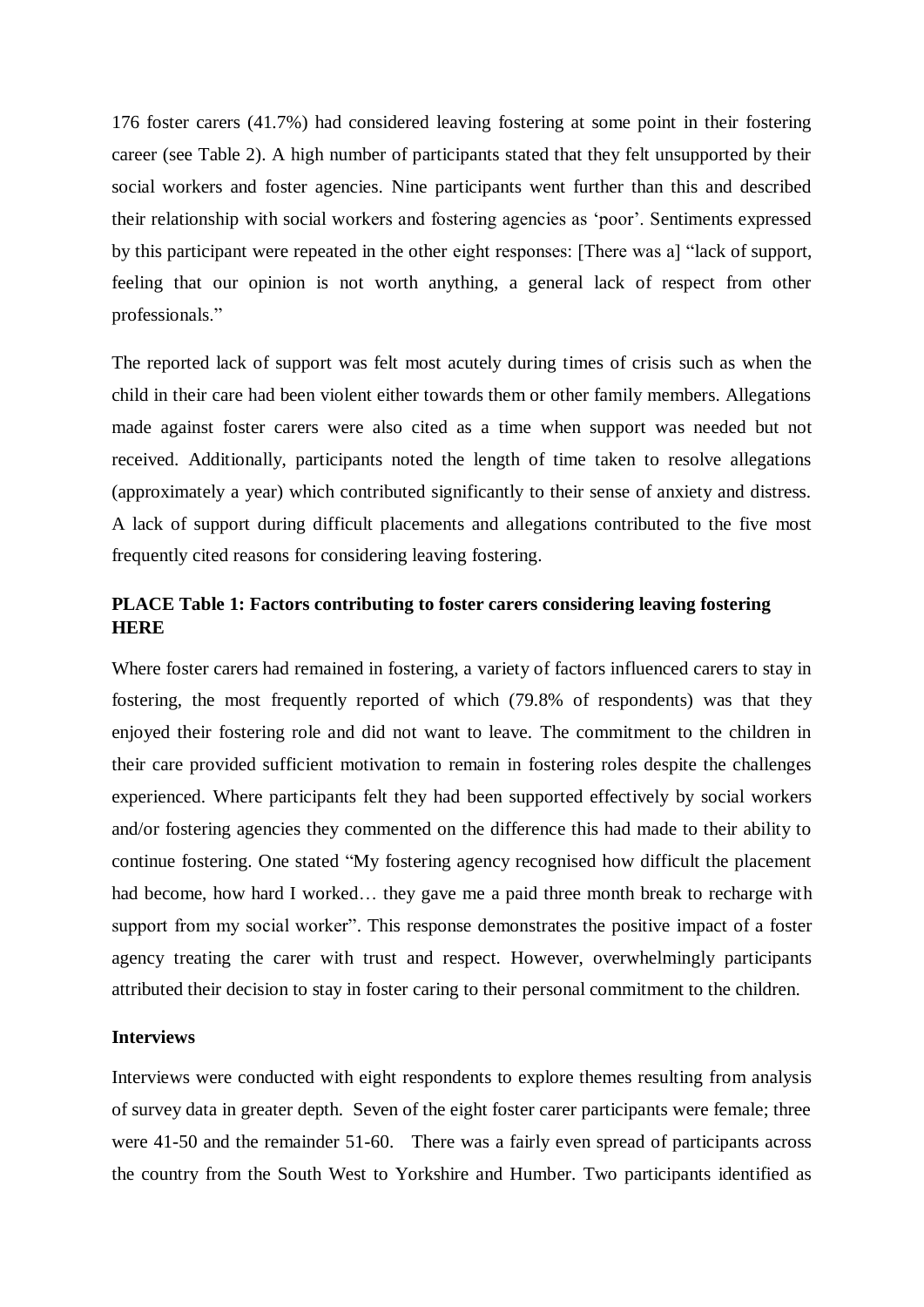being disabled. The majority were White British and the remaining participant was of White and Black African heritage. The length of time fostering for interview participants ranged from 18 months to nineteen years. Motivation to foster was also wide ranging from previous personal experience to changing family circumstances.

## **Current wellbeing**

Five participants described their overall wellbeing as 'good'. For three of these the reason for this was due to the child/ren they were looking after being a good fit with their own family, whilst for another it was because she did not currently have a placement. The remaining three described their wellbeing as 'low' due to an allegation or stressed/struggling due to Covid-19 causing the child stress and/or having vulnerable adults living in the house whilst numerous professionals needed to visit the house.

## **Most enjoyable day in fostering**

Participants described their most enjoyable day in fostering mostly in light of the achievements of children and young people they had supported as exemplified by the following comments:

It was the first time she had asked for help and volunteered, like, I'm not scared to come to you because I know you're not going to shout at me for doing that. And it was such a huge, like, trust bond moment where the light bulb had shone. (Participant 3)

My most enjoyable day of fostering is probably out and about somewhere, doing things, being together, having fun. Just all being together. (Participant 6)

When the children themselves turn round and just give you a hug or just say something lovely which is unexpected or thank you for something that you've done which didn't seem significant**.** (Participant 8)

Other highlights for participants included: children receiving a Head Teacher's award; a challenging child asked for help; a hug from a child; walking a previous fostered child down the aisle and adopting a fostered child.

## **Most challenging day**

Not surprisingly, participants reported the most challenging day in foster carers as one that involved a complex situation related to a child. These ranged from violence from a child;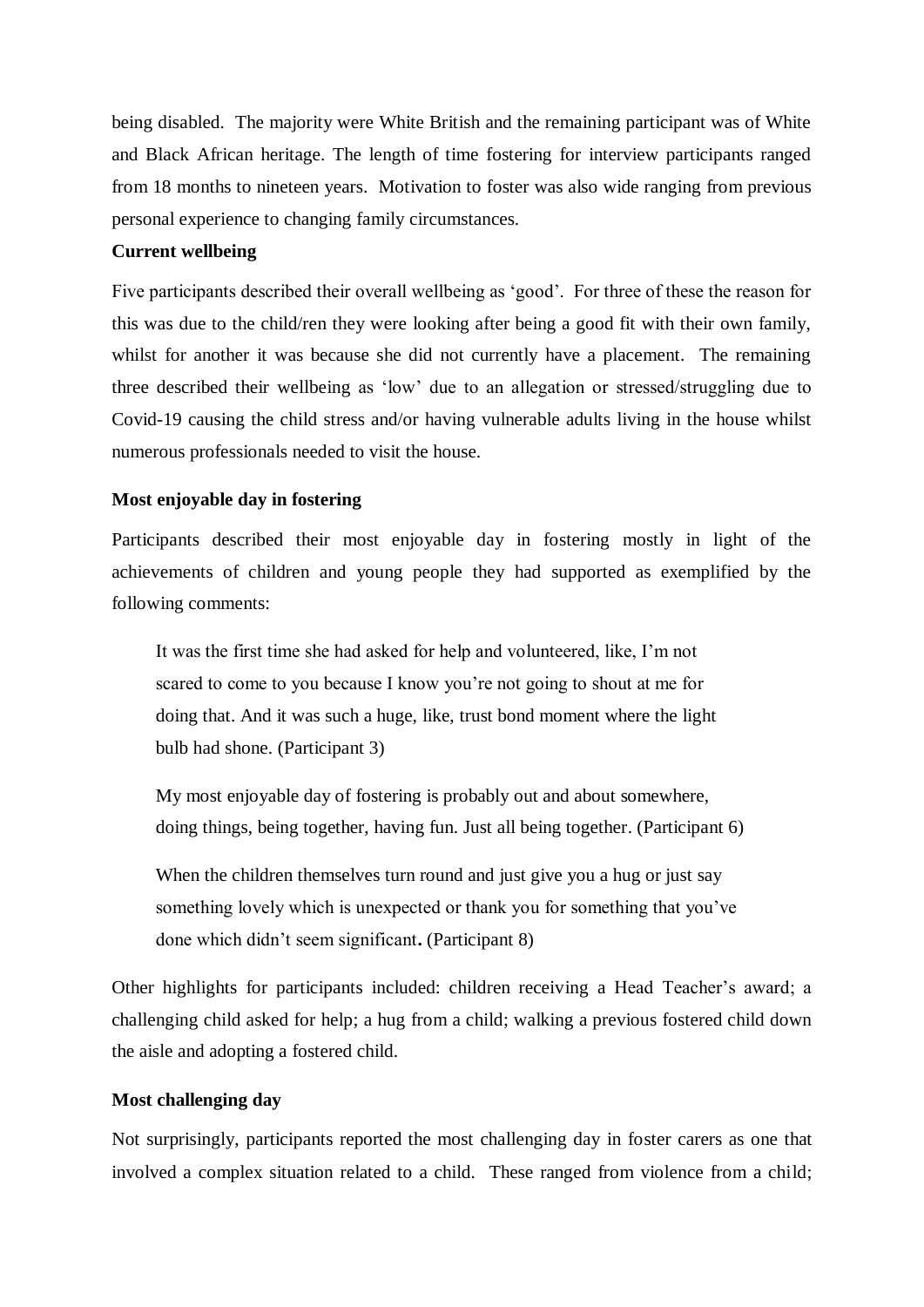children who frequently absconded; attempted suicide by a child; a child who was newly arrived to the country showing videos of children being hanged; having to tell a child their birth parent had passed way.

The most challenging day was a child who was having a mental breakdown. He was ten and he tried to commit suicide by jumping in front of the social worker's car whilst it was moving on the road. And it resulted in having to call police officers to restrain him because he had absolutely lost the plot. And the challenging thing about it was not just trying to get him to calm down, because he came inside and destroyed the house. The challenging bit was the social worker not supporting us appropriately. (Participant 3)

A child disclosed abuse during lockdown. It was mainly to do with the fact that she was out of our county. So, when referrals were being made, you would go to them and they said well, she's not from our county she's out of county therefore she's not entitled to it. All of this just takes so long and laborious… she's not accessed the support and the therapy that she needs. (Participant 8)

## **Continuation of fostering role**

Seven participants admitted they had considered leaving fostering either because of an allegation (two participants), poor relationship with a social worker, a traumatic placement, challenging children or lack of support:

I adore the children and I adore the job itself of looking after them. It's just very difficult sometimes to accept decisions which you can see damage the child…You know, you put all this work in to try and make sure the kid's okay and then a social worker will walk in and obliterate that child in five minutes. In my mind I was just like, I could deal with the kids but actually I'm not sure I can deal with social services' response to that. (Participant 3)

All participants stated they remained in foster care due to their commitment to the children.

## **Discussion**

This study explored the views and experiences of foster carers through an online survey and semi-structured interviews. Data collection was undertaken during a global pandemic at a time of varying degrees of national lockdown in the UK. Despite this additional stress for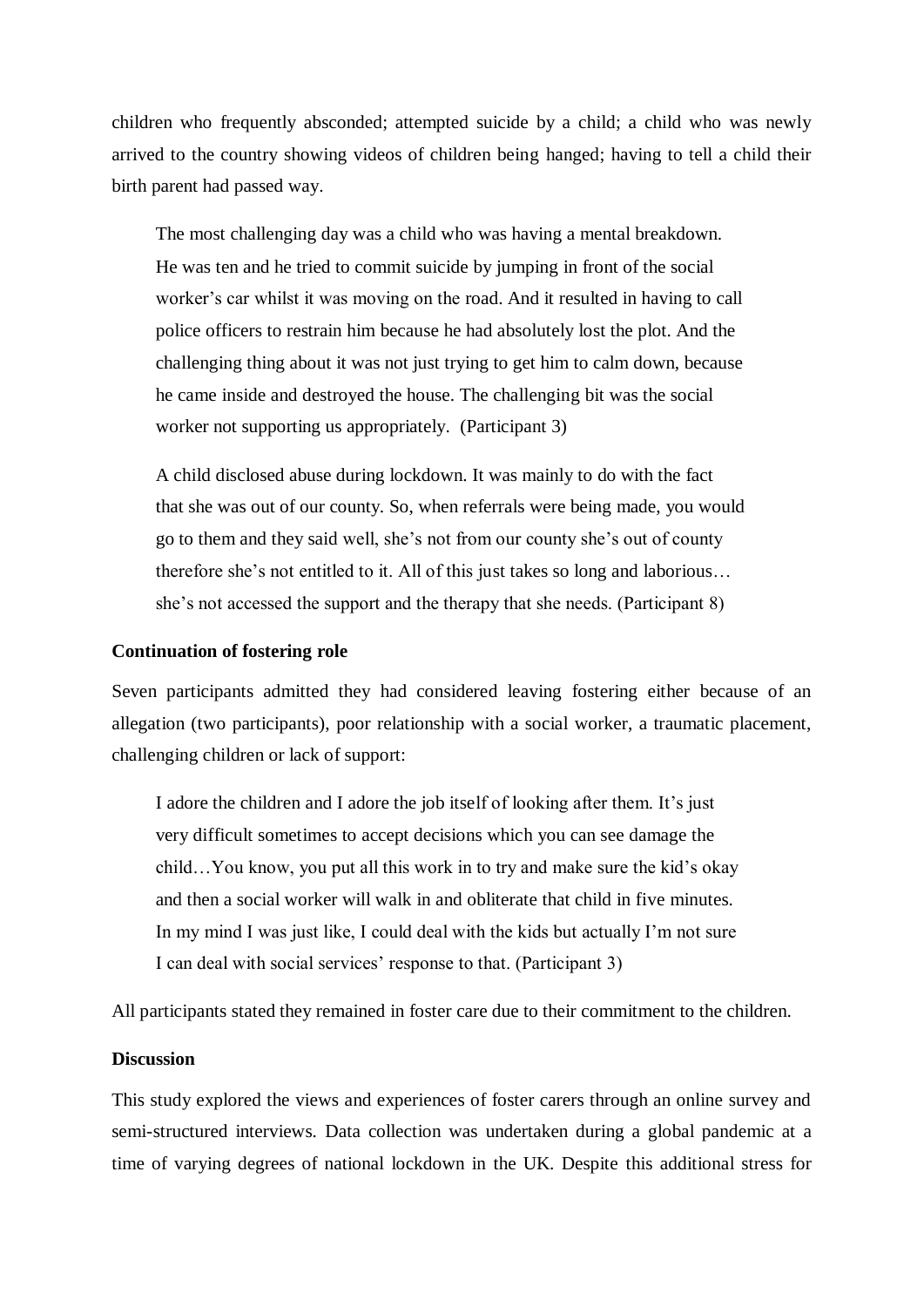families, 422 responses were received to an online survey and eight carers participated in a semi-structured telephone interview. The findings have been drawn together in two overarching themes for this discussion: *Courage to carry on – transformative professional relationships; Pieces of my heart – translations of professional love.*

### *Courage to carry on - transformative professional relationships*

Findings from this study suggest that social workers and fostering agencies have the potential to create, develop and nurture transformative relationships with foster carers as discussed below.

The findings from the survey and interviews highlight foster carers thoughts of leaving fostering due to unsupportive or in some cases poor relationships with social workers and/or fostering agencies, particularly during allegations where foster carers described their wellbeing as low. This was described as "lack of support, feeling that our opinion is not worth anything, a general lack of respect from other professionals". This also translates into foster carers' descriptions of their most challenging day being related to allegation situations and difficult relationships with social workers which has the potential to undermine confidence and wellbeing as noted by one survey participant 'We went through a period of social workers changing, nobody knew the case and I felt alone'.

However, when relationships with social workers and agencies were reported as supportive this has the potential to transform the fostering experience and increase the likelihood that foster carers will continue their fostering role:

The allegation was tough and I had to find the strength to carry on really but this gentleman [from a membership support service] supported me… He was just very, very genuine and I felt like he did believe in me that gave me the courage to carry on (Interview Participant 7).

This stresses the important role social workers and fostering agencies have in the retention of foster carers not mention their wellbeing as previously noted (Narey and Owers, 2018; Denby *et al,* 1999). It is important to foster carers that they are valued and respected by other professionals (Rodgers *et al.*, 2006; Randle *et al,* 2016).The findings of this study also suggest that continuity of social workers is paramount to foster carer wellbeing and ultimately retention,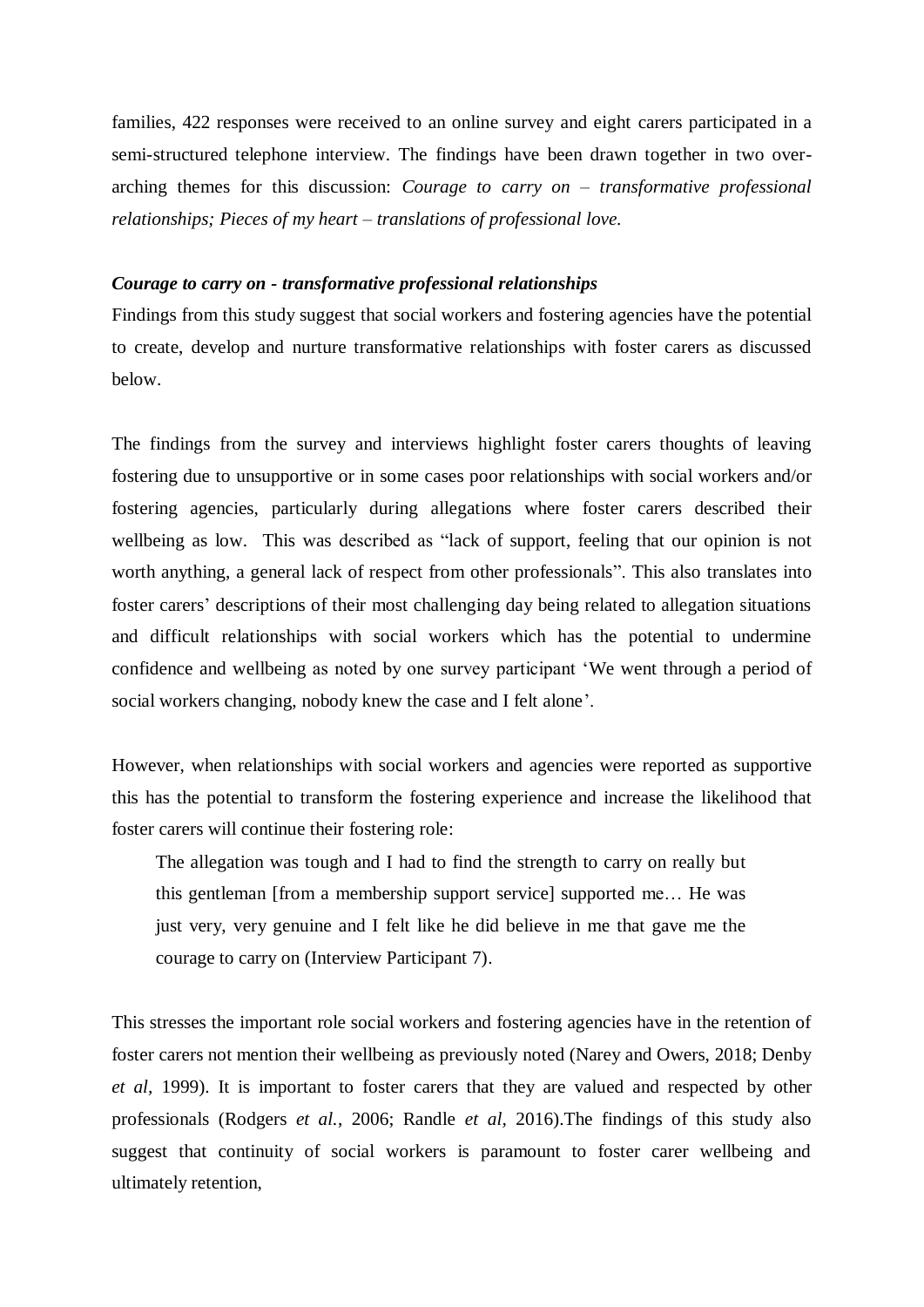## *Pieces of my heart – translations of professional love*

Findings from this study reinforce the complex nature of motivation to foster as noted earlier (Denby *et. al*, 1999; Rodgers *et al,* 2006; Sebba, 2012; Blackburn, 2015, Randle *et al*, 2016) but demonstrate an overwhelming desire to provide a safe nurturing space for children. This motivation translates into fostering practice in two ways. Firstly foster carers describe their most enjoyable day and overall wellbeing in terms of relational aspects of their relationship with children. Secondly the resilience and willingness to continue fostering, despite challenges such as allegations, appears to arise from considerable affection for children. This affection is characterised for some survey participants as 'distress caused by placements ending with children they have grown to love'. The vocabulary of 'love' was used in other ways by participants:

My daughter and I both love having more children in the house, we feel it completes our family and we love helping our foster children to feel part of our loved family, so they can enjoy their time with us as far as possible, have a secure base here, and have happy memories here form part of their positive life story and for a future successful life. (Survey Participant)

One survey participant captured the conflict between the distinct challenges involved in foster caring on one hand and their own commitment to and 'love' for children on the other, stating: 'We went through a period of social workers changing, nobody knew the case and I felt alone. This was in addition to inconsistent decisions and money; if we hadn't fallen in love with our placement I think it would have been very different' (Survey Participant).

The affection for children mentioned in these statements is reminiscent of the concept of professional love (Page, 2014; Blackburn, 2016) whereby professionals acknowledge their own emotional attachment to children that extends beyond the desire to provide basic needs of comfort and safety. Page (2018) made a compelling argument for professional practice with children to be informed by a "pedagogy of love", ensuring that all children "know and understand that they are worthy of being loved", providing a basis for their "emotional resilience, learning and ultimately independence" (Page 2018: 134). Children and young people require "sensitive, skilled, loving, special adults with whom they have formed a deep and sustaining relationship" (Page, 2014: 125). The professional engages in a reciprocal relationship with the child and buttresses and complements familial love for the child. This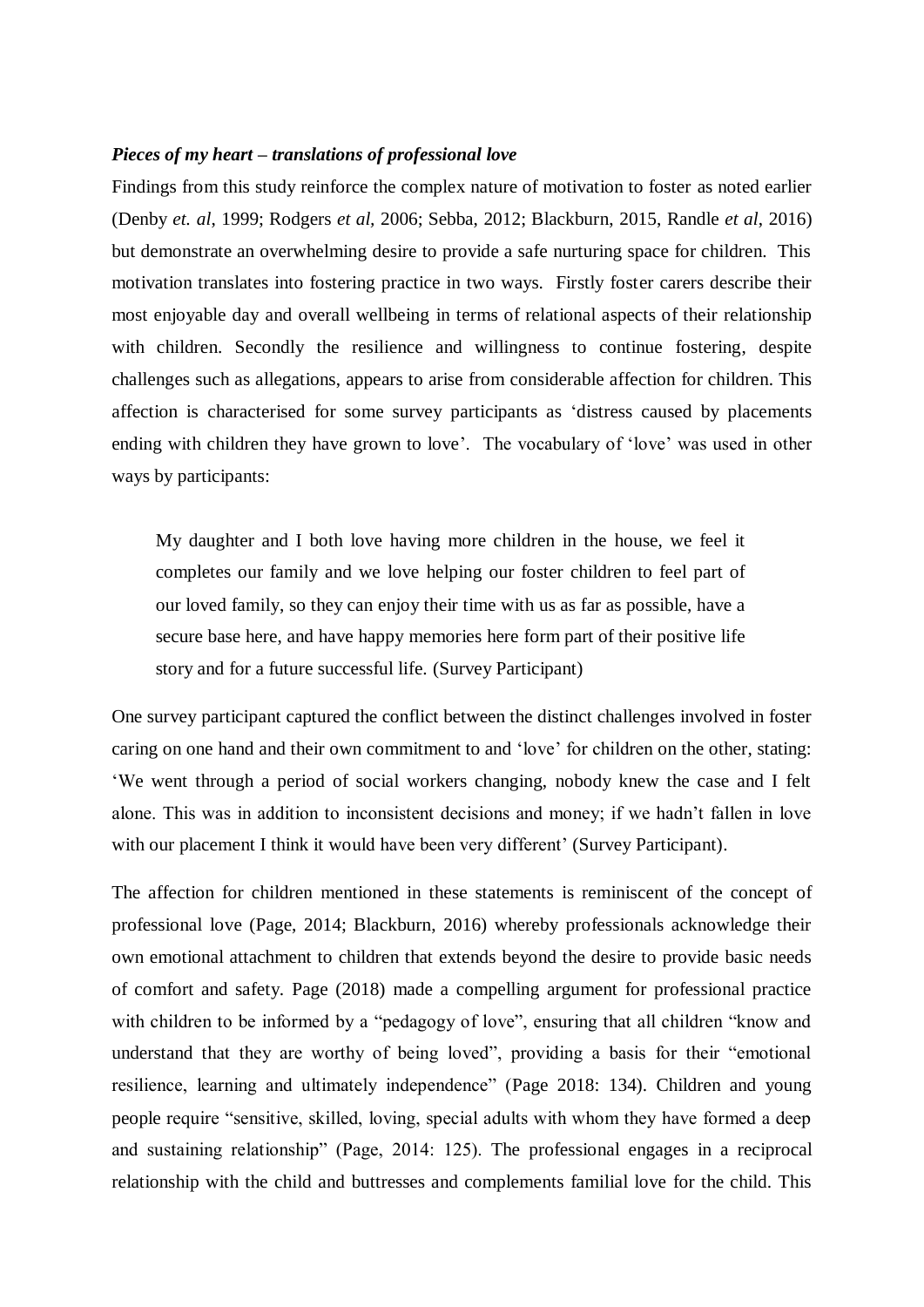contributes to the mutual enhancement of both participants' wellbeing. Page suggests that this practice can be characterised as Professional Love. Even when participants in this study haven't used the word love, arguably it is evident in their responses for example 'I have considered leaving fostering, the compassion fatigue is significant, but I couldn't let the child down' (Survey Participant).This is an interesting finding given the assertion from Dubois-Comtoisa *et. al.,* (2016) that whilst the background of children entering the care system is a factor in children's challenging behaviour and consequent foster carer stress, the level of foster carer's commitment and other characteristics are an important influence on the child's ability to adjust to their new surroundings and subsequent behavioural issues. Therefore the concept of professional love might be an interesting notion for foster carer and other professional training.

## **Strengths and weaknesses of the study**

The strength of this study is the large response to the survey. Over 420 foster carers completed the online survey, despite COVID-19 pandemic challenges, and eight of them participated in semi-structured telephone interviews. This provided both breadth and depth of information on the experiences of foster carers in fulfilling their caring roles. However the lack of diversity in the survey sample (mostly female, mature, married and white British) is disappointing and future research could explore the experiences of diverse groups of foster carers. Whilst the survey respondents were self-selecting, the interview sample was selected by researchers from a small number of survey participants who indicated their interest in participation in interviews. We endeavoured to ensure the interview sample was a diverse as possible from the small group who had shown interest, however it cannot be perceived as a representative sample. In addition it would have been beneficial to explore the experiences of fostering agencies and social workers to compare and contrast the accounts given by foster carers in this article.

## **Conclusions and implications**

This study shows a strong interaction in relationships between foster carers and other professionals on the wellbeing, resilience and motivation to foster. The DfE priorities children in care, and values the role of foster carers in the lifelong achievement and wellbeing of children and young people in care. Foster carers do not operate in a silo. They are supported by a network of agencies, professionals and membership services. The authors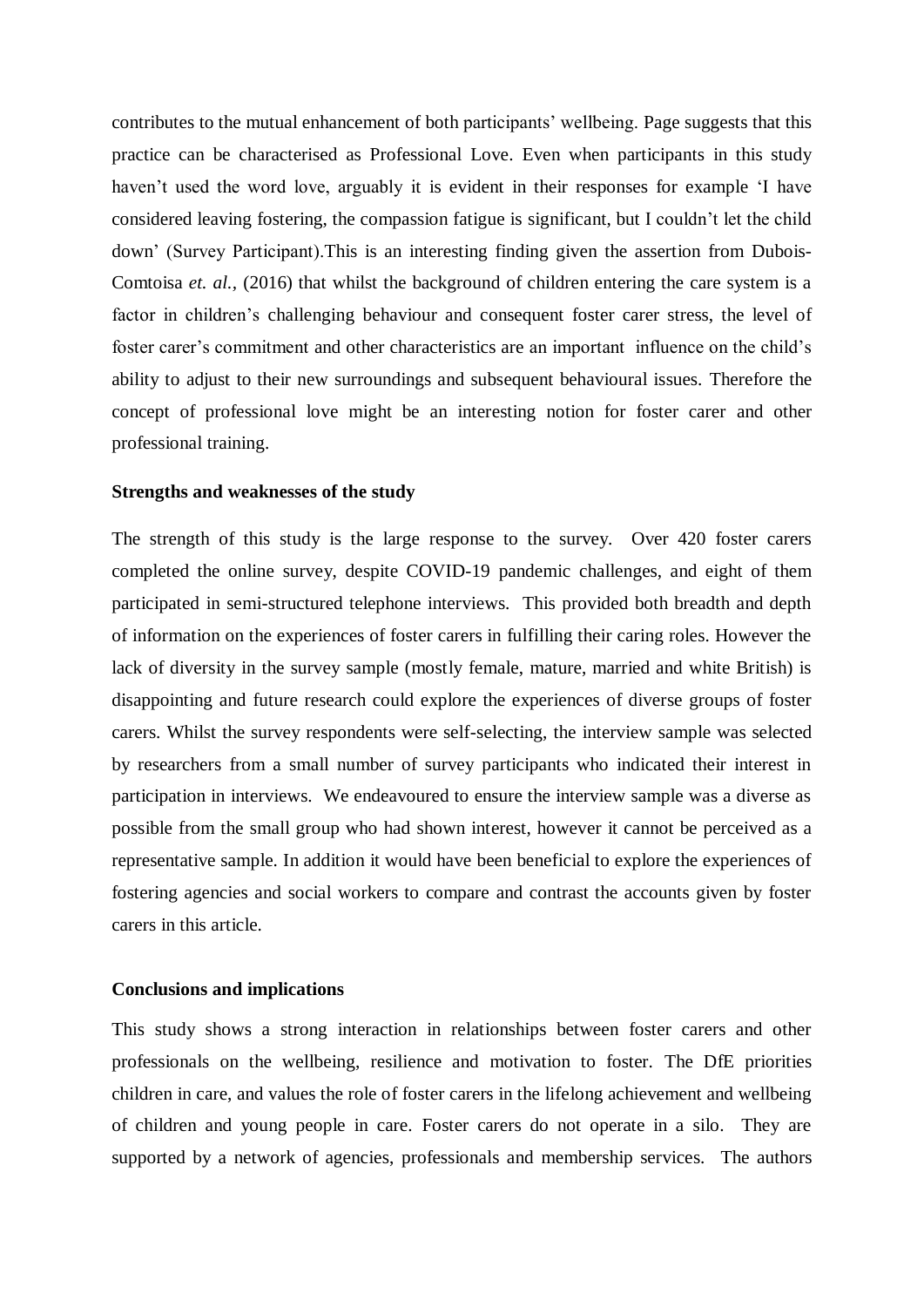recommend that research into the relationshipa and communication between other professionals (social workers, fostering agencies and police officers) and foster carers be undertaken in order to understand current practices. In addition, training for social workers, LAs and independent fostering agencies as well as other professionals such as police criminal justice professionals about sensitive, relational and professional approaches to working with foster carers and children in care needs to be considered following research into current practices.

Acknowledgement: This research was funded by FosterTalk

There are no conflicts of interest to be declared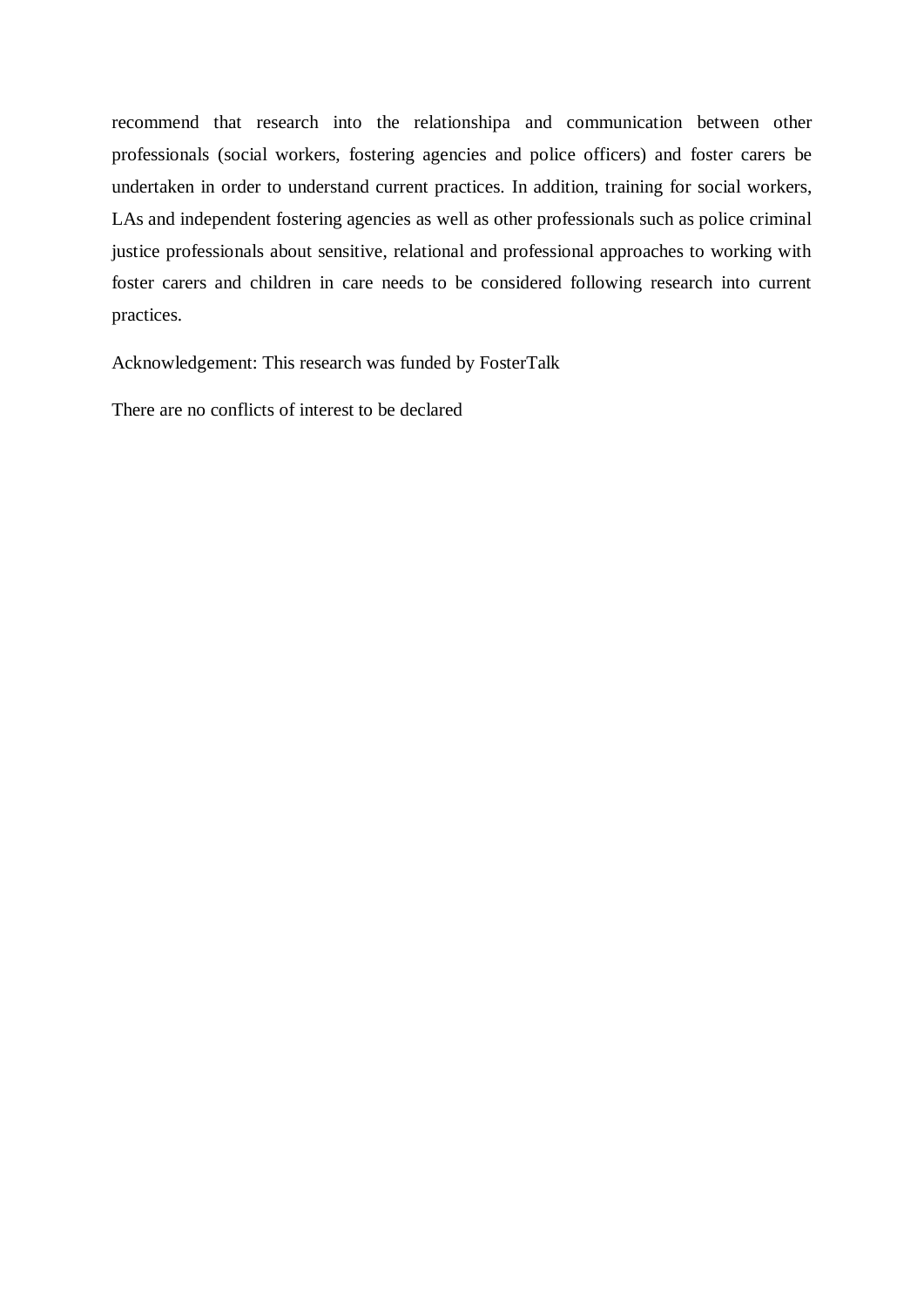#### **References**

Balbach, E. D., (1999). *Using Case Studies to do Program Evaluation*. California Department of Health Services.

Blackburn. C. (2016) Relationship-based early intervention services for children with complex needs: lessons from New Zealand, International Journal of Birth and Parent Education Vol (3) 27-30

Blackburn, C. (2016 ) Independent Evaluation of a Fostering Helpline, Implications for Policy and Fostering Practice, Adoption and Fostering Vol. 40(2) 167–178 oi: 10.1177/0308575916640227 <http://aaf.sagepub.com/content/40/2/167.abstract>

Blackburn, C. (2015) *Independent Evaluation of Fosterline England*. City: Author 1 University

British Educational Research Association (2018) Ethical Guidelines for Educational Research [Online [https://www.bera.ac.uk/publication/ethical-guidelines-for-educational-research-2018](https://www.bera.ac.uk/publication/ethical-guidelines-for-educational-research-2018%20accessed%2021.09.2020)  [accessed 21.09.2020\]](https://www.bera.ac.uk/publication/ethical-guidelines-for-educational-research-2018%20accessed%2021.09.2020)

Cecil, C., Viding, E., Fearon, P., Glaser, D. and McCrory, E. (2017) Disentangling the mental health impact of childhood abuse and neglect. *Child Abuse and Neglect* 63 106–119.

Colton, Roberts and Williams (2008) The Recruitment and Retention of Family Foster-Carers: An International and Cross Cultural Analysis *The British Journal of Social Work* July 2008, Vol. 38, No. 5 (July 2008), pp. 865-884

Dubois-Comtoisa, K., Bernierc, A., Tarabulsyd, G., Cyre, C., St-Laurenta, D., Lanctôta, A., St-Ongea, J., Mosse, E., Béliveauc, M. (2015) Behavior problems of children in foster care: Associations with foster mothers' representations, commitment, and the quality of mother– child interaction. *Child Abuse and Neglect.* Vol 48: 119–130

Department for Education (2019) *Children looked after in England (including adoption) year ending 31 March 2019.* London: Department for Education.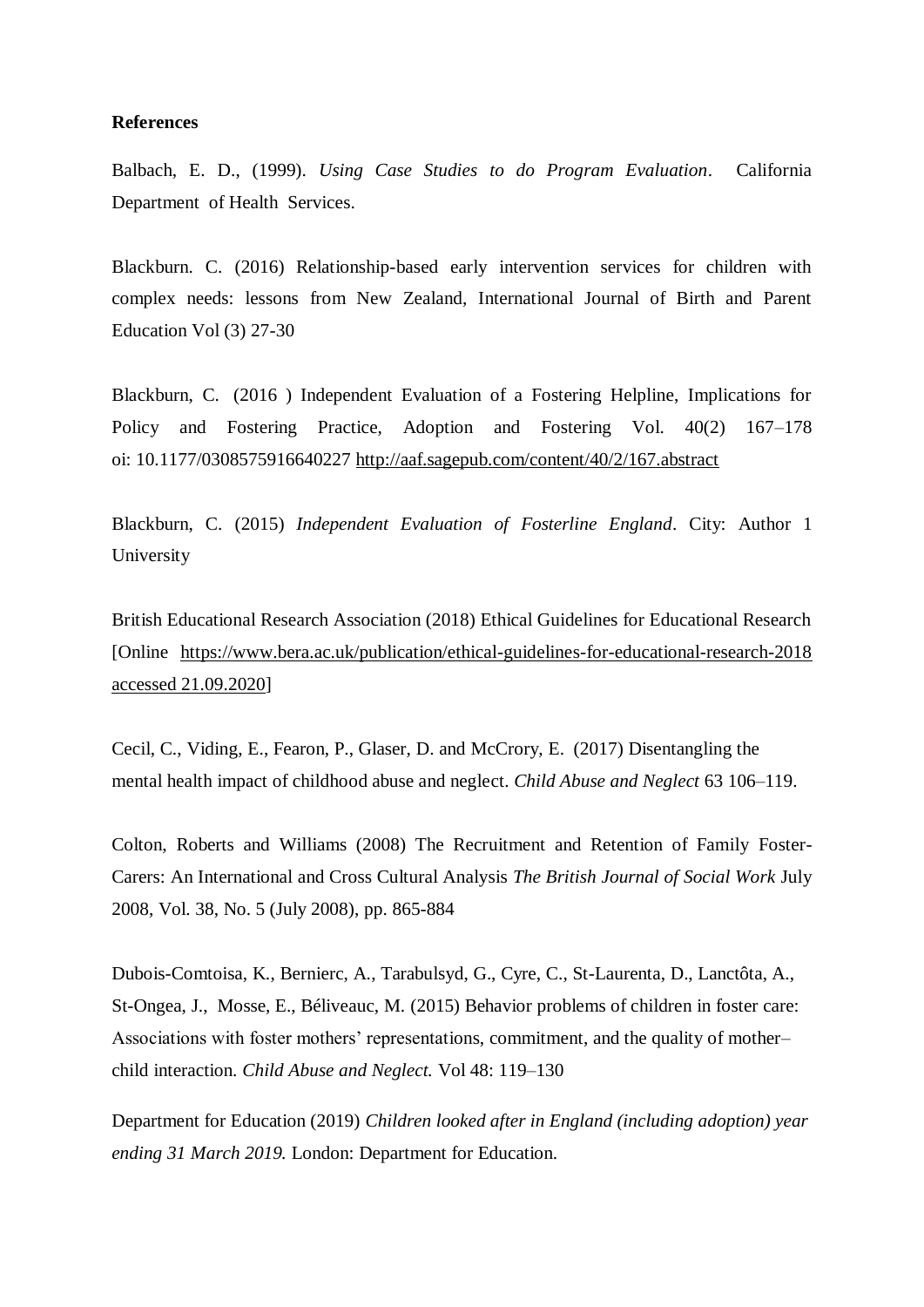Department for Education (2021) [Online [Children looked after in England including](https://explore-education-statistics.service.gov.uk/find-statistics/children-looked-after-in-england-including-adoptions/2021)  [adoptions, Reporting Year 2021 –](https://explore-education-statistics.service.gov.uk/find-statistics/children-looked-after-in-england-including-adoptions/2021) Explore education statistics – GOV.UK (explore[education-statistics.service.gov.uk\)](https://explore-education-statistics.service.gov.uk/find-statistics/children-looked-after-in-england-including-adoptions/2021) accessed 01.02.2022]

Denby, R., Rindfleisch, N., and Bean, G. (1999). Predictors of foster parents' satisfaction and intent to continue to foster. *Child Abuse and Neglect,* 23(3), 287–303

Gitterman, A. and Germain, C.B. (2008). *The life model of social work practice: Advances in theory and practice,* (3rd ed.). New York: Columbia University Press.

Harding, L., Murray, K., Shakespeare-Finch, J. and Frey, R. (2018) High stress experienced in the foster and kin carer role: Understanding the complexities of the carer and child in context *Children and Youth Services Review*, Volume 95 December 2018, Pages 316-326

Hill CM (2009) The health of looked after children. In: Schofield G and Simmonds J (eds), The Child Placement Handbook: Research, policy and practice. London: BAAF, pp. 307– 327.

Leathers, S. (2006) Placement disruption and negative placement outcomes among adolescents in long-term foster care: The role of behavior problems *Child Abuse & Neglect* Vol. 30: 307–324

Minty, B. and Bray, S. (2001) Allegations Against Foster Carers: An In-Depth Study *Child Abuse Review* Vol. **10**: 336–350

Murry, L., Tarren-Sweeney, M. and France, K. (2011) Foster Carer Support and Training. *Child and Family Support Work.* Vol. 16: 149-158

Narey, M. and Owers, M. (2018) *Foster Care in England*. London: Department for Education.

Octoman, O., Mclean, S. & Sleep, J. (2014) Children in foster care: What behaviours do carers find challenging? *Clinical Psychologist* Vol. 18: 10–20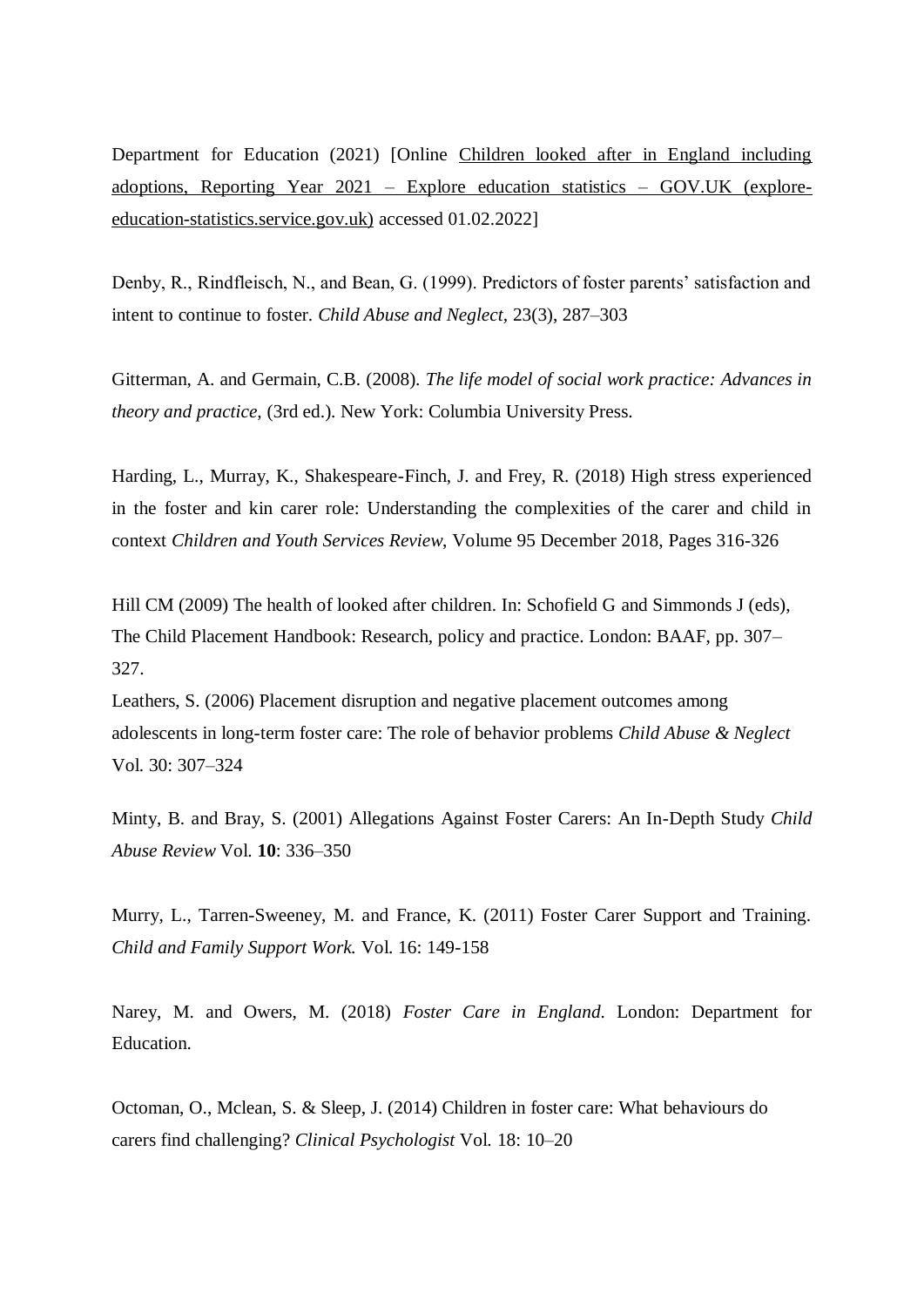National Statistics (2021) Fostering in England 2021 [Online [Fostering in England 2020 to](https://www.gov.uk/government/statistics/fostering-in-england-1-april-2020-to-31-march-2021/fostering-in-england-2020-to-2021-main-findings)  2021: main findings - [GOV.UK \(www.gov.uk\)](https://www.gov.uk/government/statistics/fostering-in-england-1-april-2020-to-31-march-2021/fostering-in-england-2020-to-2021-main-findings) accessed 1.02.2022]

Page, J (2018). Characterising the Principles of Professional Love in Early Childhood Care and Education. International Journal of Early Years Education, 26(2): 125-141.

Page, J (2014). 'Developing "professional love" in early childhood settings', in L Harrison and J Sumsion (eds) *Lived Spaces of Infant-Toddler Education and Care - Exploring Diverse Perspectives on Theory, Research, Practice and Policy*, Springer Publishing.

Plumridge, G. and Sebba, J. (2016) The Impact of Unproven Allegations. Oxford: The Rees Centre.

Randle, M., Ernst, D, Leisch, F., and Dolnicar, S. (2017) What makes foster carers think about quitting? Recommendations for improved retention of foster carers. *Child and Family Social Work*. 22, 1175–1186.

Rodger, S., Cummings, A., and Leschied, A. W. (2006). Who is caring for our most vulnerable children? The motivation to foster in child welfare. *Child Abuse and Neglect,*  30(10), 1129–42.

Schofield, G, Beek, M, Ward, E, Biggart, L (2013) Professional foster carer and committed parent : Role conflict and role enrichment at the interface between work and family in longterm foster care, Child and Family Social Work, 18, 46-56.

Sebba, J. (2012) Why do people become foster carers? Oxford: The Rees Centre.

.

Sellick, C. and Thoburn, J. (2002) 'Family placement services', in McNeish, D., Newman, T. and Roberts, H. (eds), *What Works for Children? Effective Services for Children and Families,* Buckingham Open University Press.

Sprecher EA, Tuitt I, Hill D, Midgley N, Sleed M. No typical care story: How do careexperienced young people and foster carers understand fostering relationships? *Adoption & Fostering*. 2021;45(3):248-264. doi[:10.1177/03085759211037156](https://doi.org/10.1177/03085759211037156)